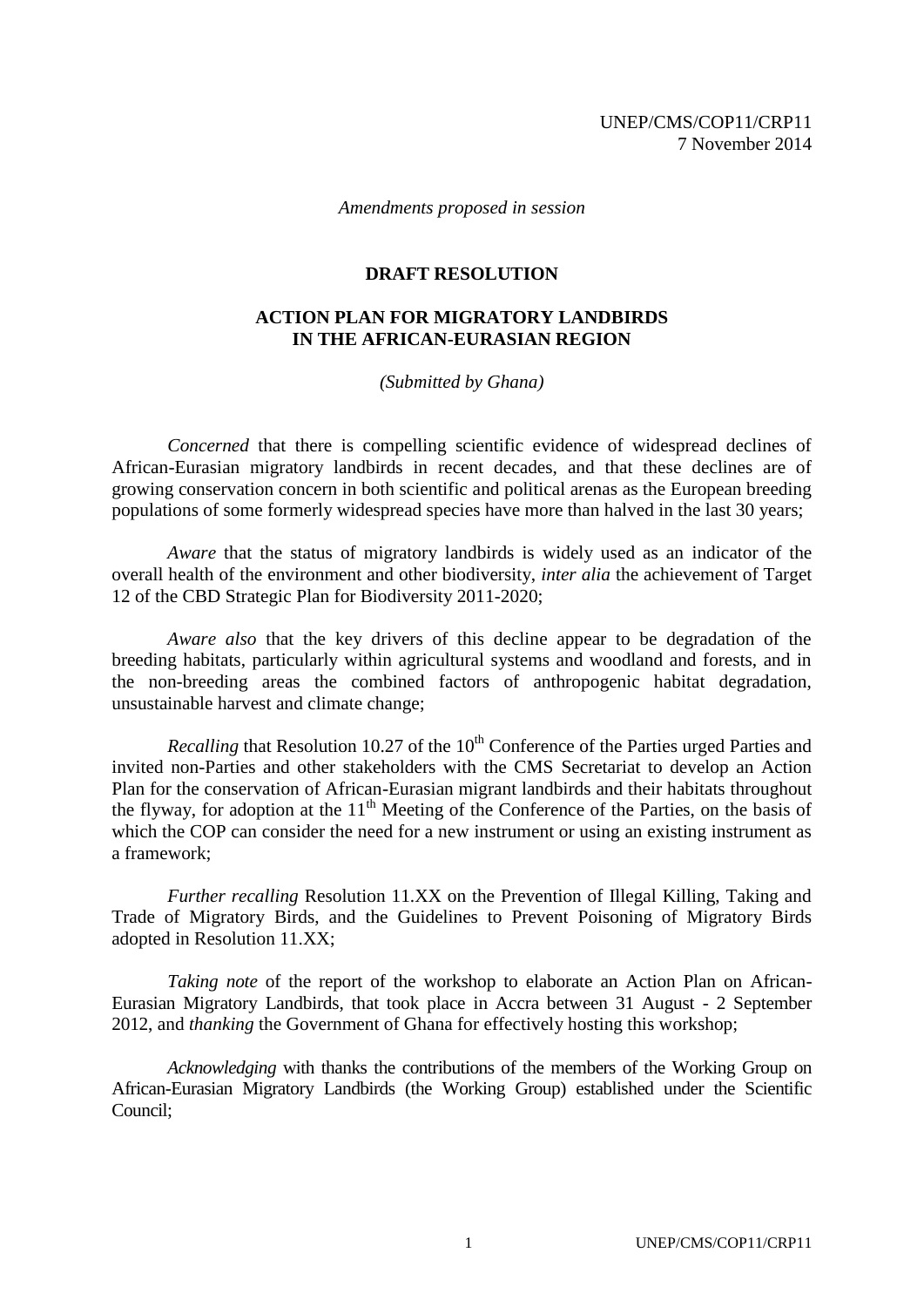*Further acknowledging* the essential role of the financial donors of this project, which made it possible to develop the Action Plan, in particular the Government of Switzerland and BirdLife International and its national partners;

*Welcoming* the establishment of the Migrant Landbirds Study Group (MLSG) as an international network of specialists and organizations working on research, monitoring and conservation of migratory landbird species, *taking note* of the results of its inaugural meeting in Wilhelmshaven, Germany, 26-28 March 2014 and of the Friends of the Landbirds Action Plan (FLAP) as a forum for interested stakeholders, individual and organizations to follow and support the CMS Action Plan; and

*Further welcoming* the initiative of EURING (European Union for Bird Ringing) to produce a European Atlas of Bird Migration, based on recoveries of ringed birds, with the support of the CMS Secretariat;

## *The Conference of the Parties to the Convention on the Conservation of Migratory Species of Wild Animals*

1. *Adopts* the "African-Eurasian Migratory Landbirds Action Plan (AEMLAP)" (the Action Plan), and its Annexes, contained in document UNEP/CMS/COP11.23.1.4 and *urges* Parties and *encourages* non-Parties and stakeholders to implement the Action Plan as a matter of priority;

2. *Especially urges* Parties and *encourages* non-Parties to address the issue of habitat loss and degradation of migratory landbird species through the development of policies that maintain, manage and restore natural and semi-natural habitats within the wider environment, including working with local communities, and in partnership with the poverty alleviation community and the agriculture and forestry sectors in Africa;

3. *Requests* Parties and *invites* Range States to implement existing measures under CMS, AEWA, the Raptors MOU and other relevant international environmental treaties, especially where these contribute to the objectives of the Landbirds Action Plan, in order to increase the resilience of migratory landbird populations and their potential to adapt to environmental change;

4. *Calls on* Parties to urgently address the problems of illegal and of unsustainable taking of landbirds during migration and wintering and ensure that national conservation legislation is in place and enforced and implementation measures are taken, and *requests* the Secretariat to liaise with the Bern Convention and other relevant fora in order to facilitate the national and international mitigation of the problem of illegal killing of birds in line with Resolution 11.XX on the Prevention of Illegal Killing, Taking and Trade of Migratory Birds;

5. *Urges* Parties and *invites* non-Parties to implement the Guidelines to Prevent Poisoning of Migratory Birds as adopted in Resolution 11.XX; in particular those referring to agricultural pesticides which have a special significance for migratory landbirds as a major source of mortality;

6. *Requests* the Scientific Council and the Working Group, in liaison with the Migrant Landbirds Study Group to promote work to address key gaps in knowledge and future